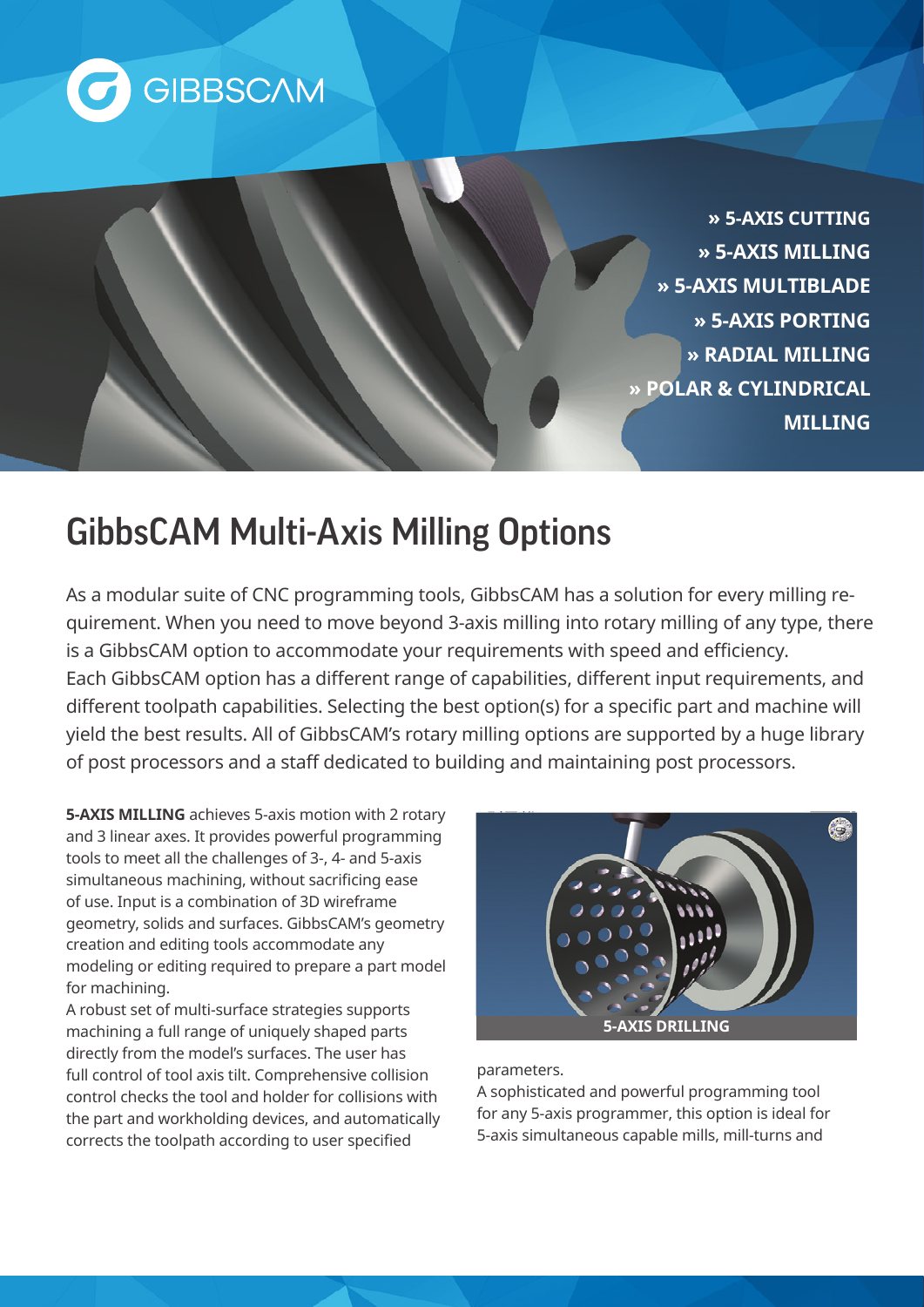MTM machines, and also a very good solution for 4-axis machines when working directly from solids and surfaces. The integration of 5-Axis Milling with GibbsCAM MTM options supports the most advanced multi-task machines with live tooling on articulated heads. With its breadth of capability and ease of use, GibbsCAM 5-Axis Milling will simplify your 5-axis programming needs and improve machining efficiency with better surface finish and faster throughput.





5-AXIS PORTING is an addition to the 5-Axis Milling option, optimized for machining engine ports, manifolds, throttle bodies, and parts with similar internal geometry. The GibbsCAM 5-Axis Porting option can be used for machining any parts with tubular openings (or ports) that change shape and curvature from one end to the other. The software can automatically detect the spine curve through the port and align the toolpath accordingly. Using available tool reach, it can split upper and lower

operations automatically by maximum tool reach, midpoint, or user selected percent of reach, and ensures proper toolpath blending between upper and lower sections. Tool tilting is automatic, and all 5-axis motion is calculated to provide smooth and gouge free toolpaths. With its condensed and specialized interface, the 5-Axis Porting option makes programming easier and faster, generating a cleaner, more efficient toolpath for faster and higher quality machining.

- Roughing and rest roughing strategies
- Spiral and plunge (along) finishing
- Automatic spine detection
- Automatically calculates optimal tilt angles without need to split surfaces or create tool axis control splines
- Cut only top of port, only bottom, or both sides, in single operation

5-AXIS MULTIBLADE LEVEL 1 is an addition to 5-Axis Milling, optimized for turbo-machinery parts. It simplifies machining of blisks, blings and impellers - parts with blades - including those with single splitters. A specialized and condensed interface allows easy selection of geometry without having to prepare the model.

Toolpath strategies include 5-axis simultaneous roughing, hub finishing, and blade and splitter finishing, with automatic gouge checking on all toolpaths, plus intelligent controls for rotating toolpaths around the part.

- Roughing between blades with single splitter support
- Blade, splitter and hub finishing
- Leading- and trailing-edge extension and edge roll trimming
- Tool axis tilt controls
- Toolpath segment rotations
- Automatic axis detection
- Automatic and user definable links and clearances

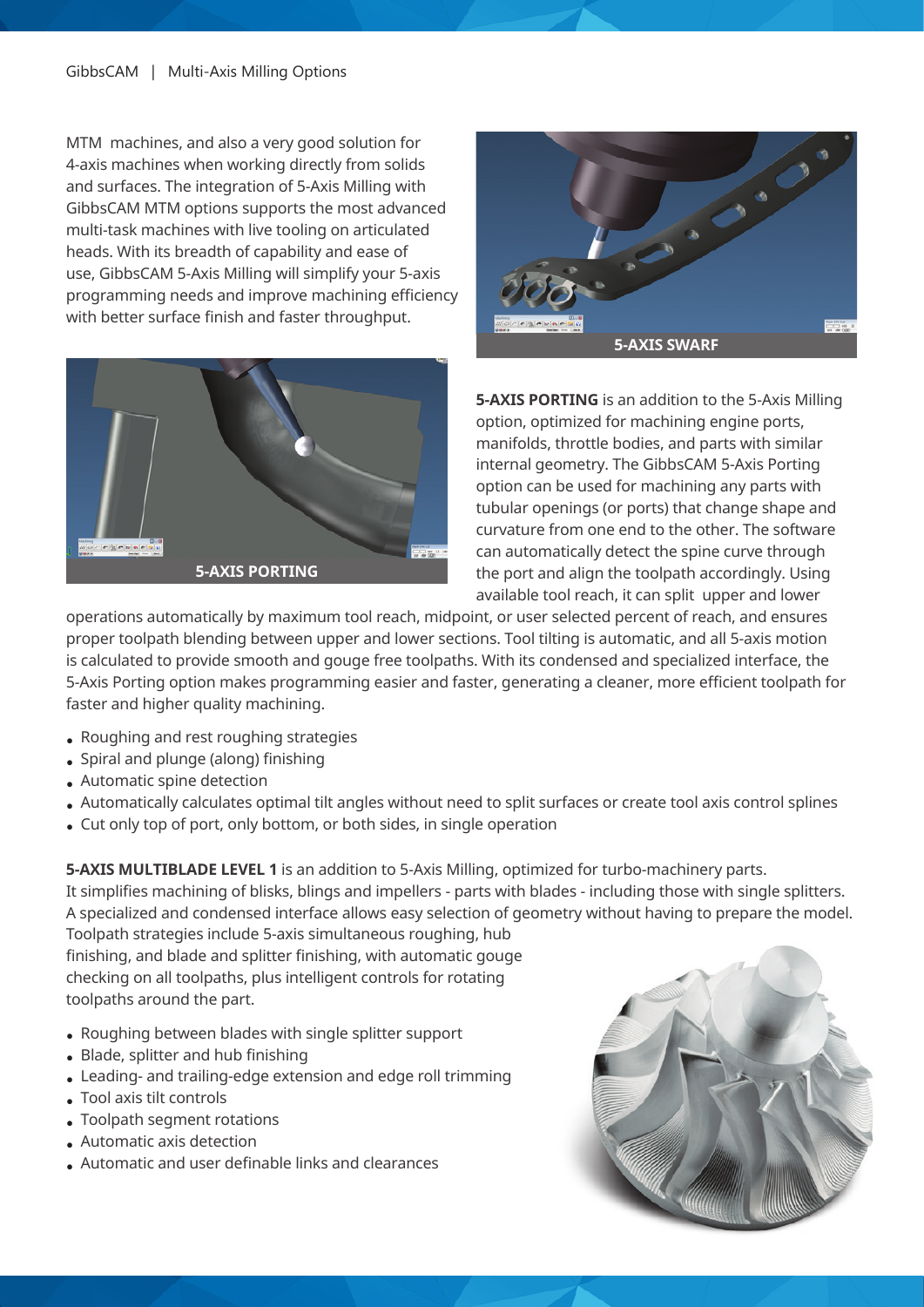5-AXIS MULTIBLADE LEVEL 2 provides incremental capabilities to 5-Axis MultiBlade Level 1 to machine parts that have multiple splitters and/or sub-splitters. It adds a fillet machining strategy and provides additional control for all toolpath strategies. (Requires 5-Axis MultiBlade Level 1)

- $\bullet$  Blade fillet finishing
- Tool axis smoothing
- Splitter smoothing
- $\bullet$  Multiple splitter support
- More control for tilt, leading & trailing edges, and all toolpath strategies
- Toolpath segment sorting
- Stock definition for rest machining





**RADIAL MILLING** drives one rotary and three linear axes to achieve 4-axis toolpath. It provides a roughing and a finishing mill process for o -centerline "Y-axis" rotary machining, allowing control of wall angles and tool engagement. Input is 3D wire-frame geometry extracted from solids or created by other means, to drive and orient the tool.

Optionally, surfaces may be used to orient the tool and limit toolpath. Tool orientation control includes cutting with the side or bottom of the tool, using a surface or two curves to control tilt, following one curve at a specified lean angle, or using progressive

tool lean. Toolpath is usually segmented, but can be optimized for helical motion.

**POLAR & CYLINDRICAL MILLING** drives one rotary and two linear axes to achieve 3-axis toolpath. It extends GibbsCAM's standard 3-axis milling functions for use on machines with a rotary axis to enable wrapped geometry, cylindrical and polar rotary milling, and rotary repeats. On mills, rotation is typically around the A or B axis, while on mill-turns C-axis motion replaces Y-axis motion. This C-axis motion can also be applied to the face of a mill-turn part. Input may be at or "wrapped" wireframe geometry. Wrapped geometry is at 2D geometry, displayed and machined as if wrapped around a cylinder. Geometry may be created in at or wrapped mode and toggled between at and wrapped representations. With this option, all 2D mill processes

- contour, pocket, drill, etc. - may be applied to a cylinder. The tool is kept on the centerline of rotation; as a result, there is no control of wall angles or tool engagement. This option also adds the rotary repeat function to milling .processes

Output for long, multiple rotations is on a single line of G-code. Post processed output can support a control's cylindrical and polar interpolation functions. This option is ideal for parts defined by at geometry, for rotary part features created by the tool's shape, (such as simple grooves or pockets not needing wall control), and for machines without a Y axis.

**POLAR & CYLINDRICAL MILLING**